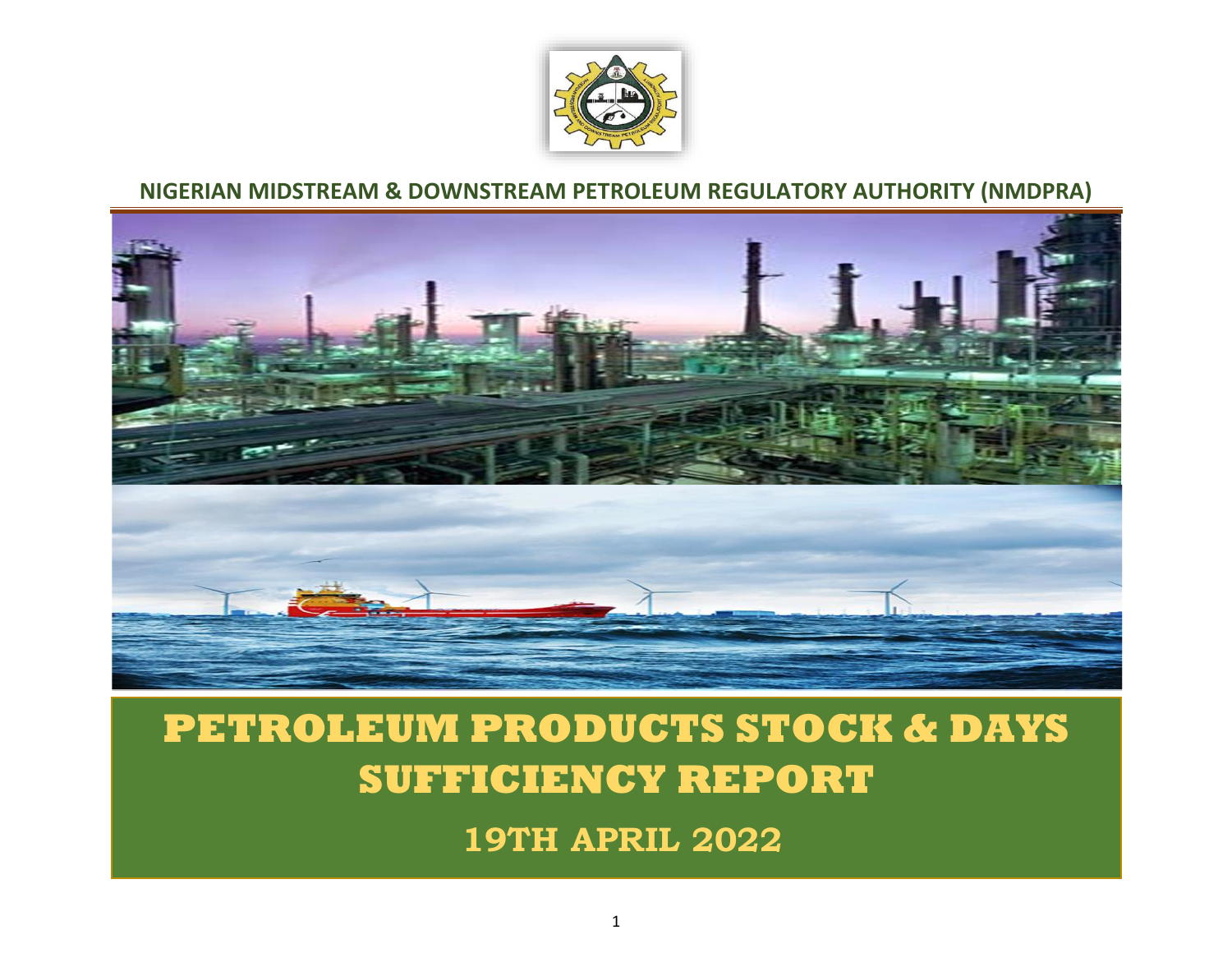

## **NIGERIAN MIDSTREAM & DOWNSTREAM PETROLEUM REGULATORY AUTHORITY (NMDPRA)**

| 1.                                                                                                                                                | <b>PETROLEUM PRODUCTS STOCK &amp; DAYS SUFFICIENCY DATA</b> |                |             | 4/19/2022   |                |                |                 |  |
|---------------------------------------------------------------------------------------------------------------------------------------------------|-------------------------------------------------------------|----------------|-------------|-------------|----------------|----------------|-----------------|--|
|                                                                                                                                                   | <b>PMS</b>                                                  | <b>HHK</b>     | <b>AGO</b>  | <b>ATK</b>  | <b>LPFO</b>    | <b>BITUMEN</b> | <b>BASE OIL</b> |  |
| <b>LAND BASED STOCK(LTRS)</b><br>= CLOSING STOCK LESS<br><b>DEAD STOCK</b>                                                                        | 877,233,189                                                 | 2,022,457      | 179,665,977 | 42,077,022  | 70,553,418     | 27,452,912     | 44,500,803      |  |
| <b>MARINE STOCK (LTRS) =</b><br>AT BERTH+OFFSHORE                                                                                                 | 1,459,549,185                                               | $\blacksquare$ | 93,540,323  | 85,114,893  | $\blacksquare$ | ٠              | 17,483,755      |  |
| <b>TOTAL STOCK (LTRS) LESS</b><br><b>DEAD STOCK</b>                                                                                               | 2,336,782,374                                               | 2,022,457      | 273,206,300 | 127,191,915 | 70,553,418     | 27,452,912     | 61,984,558      |  |
| <b>DEPOT DEAD STOCK</b>                                                                                                                           | 93,020,632                                                  | 6,018,593      | 25,631,472  | 6,854,653   | 985,000        | 600,000        | 1,562,241       |  |
| <b>TOTAL STOCK (LTRS)</b><br><b>INCLUSIVE OF DEAD STOCK</b>                                                                                       | 2,429,803,006                                               | 8,041,050      | 298,837,772 | 134,046,568 | 71,538,418     | 28,052,912     | 63,546,799      |  |
|                                                                                                                                                   |                                                             |                |             |             |                |                |                 |  |
| <b>LAND BASED STOCK</b><br>$(DAYS) =$<br><b>OPS</b><br><b>LESS DEAD STOCK</b>                                                                     | 15.66                                                       | 2.73           | 12.83       | 14.03       | 251.98         | 101.68         | 120.27          |  |
| <b>MARINE STOCK (DAYS) =</b><br>AT BERTH+OFFSHORE                                                                                                 | 26.06                                                       | 0.00           | 6.68        | 28.37       | 0.00           | 0.00           | 47.25           |  |
| <b>TOTAL STOCK (DAYS)</b>                                                                                                                         | 41.73                                                       | 2.73           | 19.51       | 42.40       | 251.98         | 101.68         | 167.53          |  |
| * NOTE: National Average Daily Evacuation/Truck-out figures are as follows:                                                                       |                                                             |                |             |             |                |                |                 |  |
| PMS: 56Mltrs/day; AGO: 14Mltrs/day, DPK/HHK: 0.74Mltrs/day, ATK: 3Mltrs/day, LPFO: 0.28Mltrs/day, Base Oil: 0.37Mltrs/day, Bitumen: 0.27Mltrs/day |                                                             |                |             |             |                |                |                 |  |